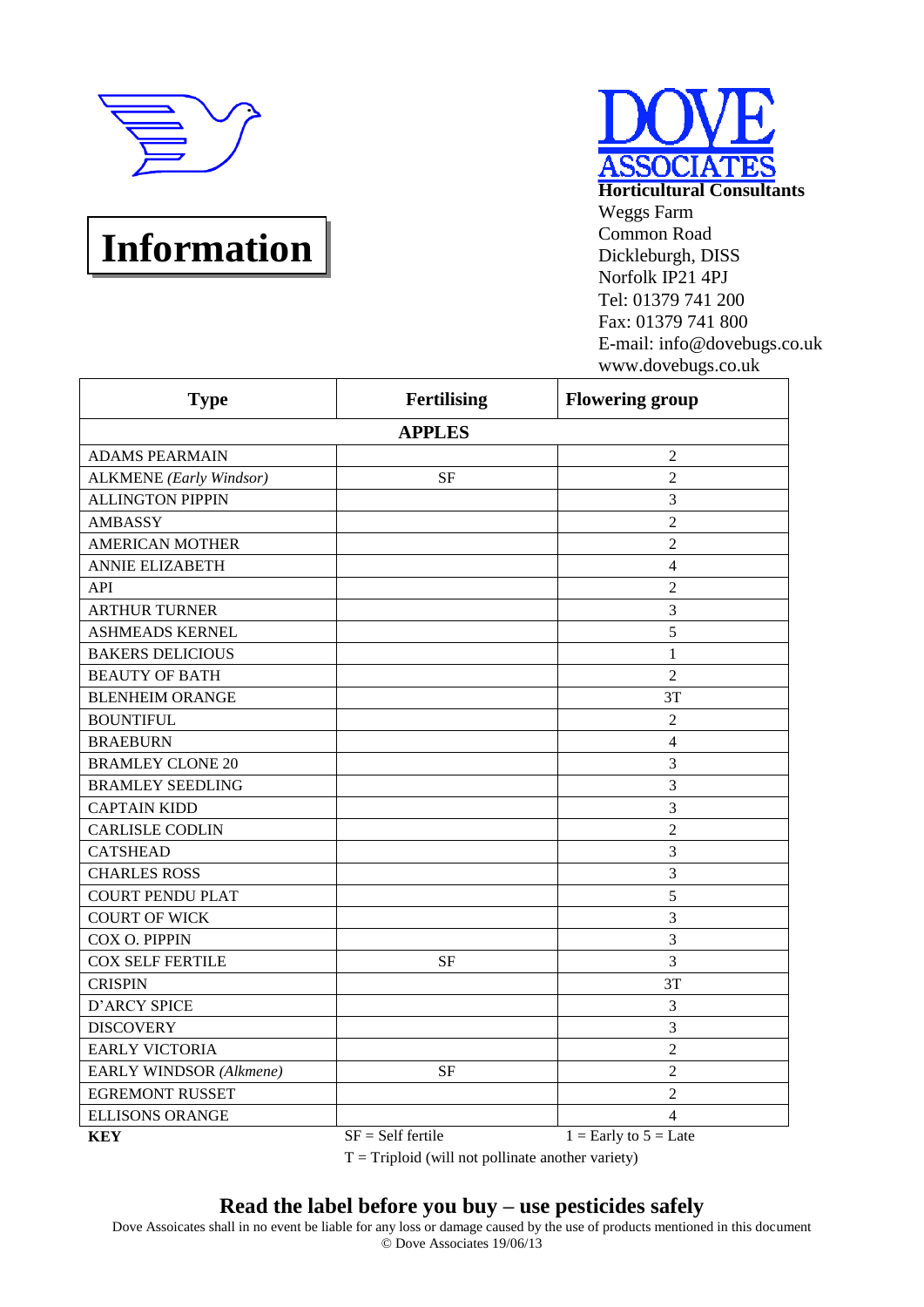| <b>Type</b>                | <b>Fertilising</b>  | <b>Flowering group</b>    |
|----------------------------|---------------------|---------------------------|
|                            | Apples continued    |                           |
| <b>ELSTAR</b>              |                     | 3                         |
| <b>EPICURE</b>             |                     | 3                         |
| <b>FALSTAFF</b>            | <b>SF</b>           | 3                         |
| FIESTA (Red Pippin)        |                     | 3                         |
| <b>FORTUNE</b>             |                     | 3                         |
| <b>GALA</b>                |                     | 4                         |
| <b>GALA MUST</b>           |                     | 4                         |
| <b>GALLOWAY PIPPIN</b>     |                     | 3                         |
| <b>GEORGE CAVE</b>         |                     | 1                         |
| <b>GOLDEN DELICIOUS</b>    |                     | 4                         |
| <b>GOLDEN NOBLE</b>        |                     | $\overline{4}$            |
| <b>GOLDEN PIPPIN</b>       |                     | $\overline{2}$            |
| <b>GRANNY SMITH</b>        |                     | 3                         |
| <b>GREENSLEEVES</b>        |                     | 3                         |
| <b>GRENADIER</b>           |                     | 3                         |
| <b>HOWGATE WONDER</b>      |                     | 3                         |
| <b>IRISH PEACH</b>         |                     | $\overline{c}$            |
| <b>JAMES GRIEVE</b>        |                     | 3                         |
| <b>JESTER</b>              |                     | $\overline{2}$            |
| <b>JONAGORED</b>           |                     | 3T                        |
| <b>JUPITER</b>             |                     | $\mathfrak{Z}$            |
| <b>KATY</b>                |                     | 3                         |
| <b>KESWICK CODLIN</b>      |                     | 1                         |
| KIDDS ORANGE RED           |                     | 3                         |
| <b>KING OF THE PIPPINS</b> |                     | 3                         |
| <b>LANES PRINCE ALBERT</b> |                     | 4                         |
| <b>LAXTONS SUPERB</b>      |                     | 4                         |
| <b>LORD DERBY</b>          |                     | 4                         |
| <b>LORD HINDLIP</b>        |                     | 3                         |
| <b>LORD LAMBOURNE</b>      |                     | 2                         |
| MICHELIN (Cider)           |                     | 5                         |
| <b>MONARCH</b>             |                     | 3                         |
| <b>NEWTON WONDER</b>       |                     | 5                         |
| NORFOLK ROYAL              |                     | 3                         |
| <b>ORLEANS REINETTE</b>    |                     | $\overline{4}$            |
| PEASGOOD NONSUCH           |                     | 3                         |
| PITMASTON PINEAPPLE        |                     | 3                         |
| <b>PIXIE</b>               |                     | $\overline{4}$            |
| <b>PRINCESSE</b>           |                     | 3                         |
| QUEEN COX SELECT           |                     | 3                         |
| QUEEN COX S. F. 18         | $\rm{SF}$           | 3                         |
| <b>RED DEVIL</b>           | <b>SF</b>           | 3                         |
| <b>RED FALSTAFF</b>        | $\rm{SF}$           | 3                         |
| <b>RED WINDSOR</b>         | <b>SF</b>           | $\overline{2}$            |
| <b>KEY</b>                 | $SF = Self$ fertile | $1 =$ Early to $5 =$ Late |

 $T = Triplot$  (will not pollinate another variety)

#### **Read the label before you buy – use pesticides safely**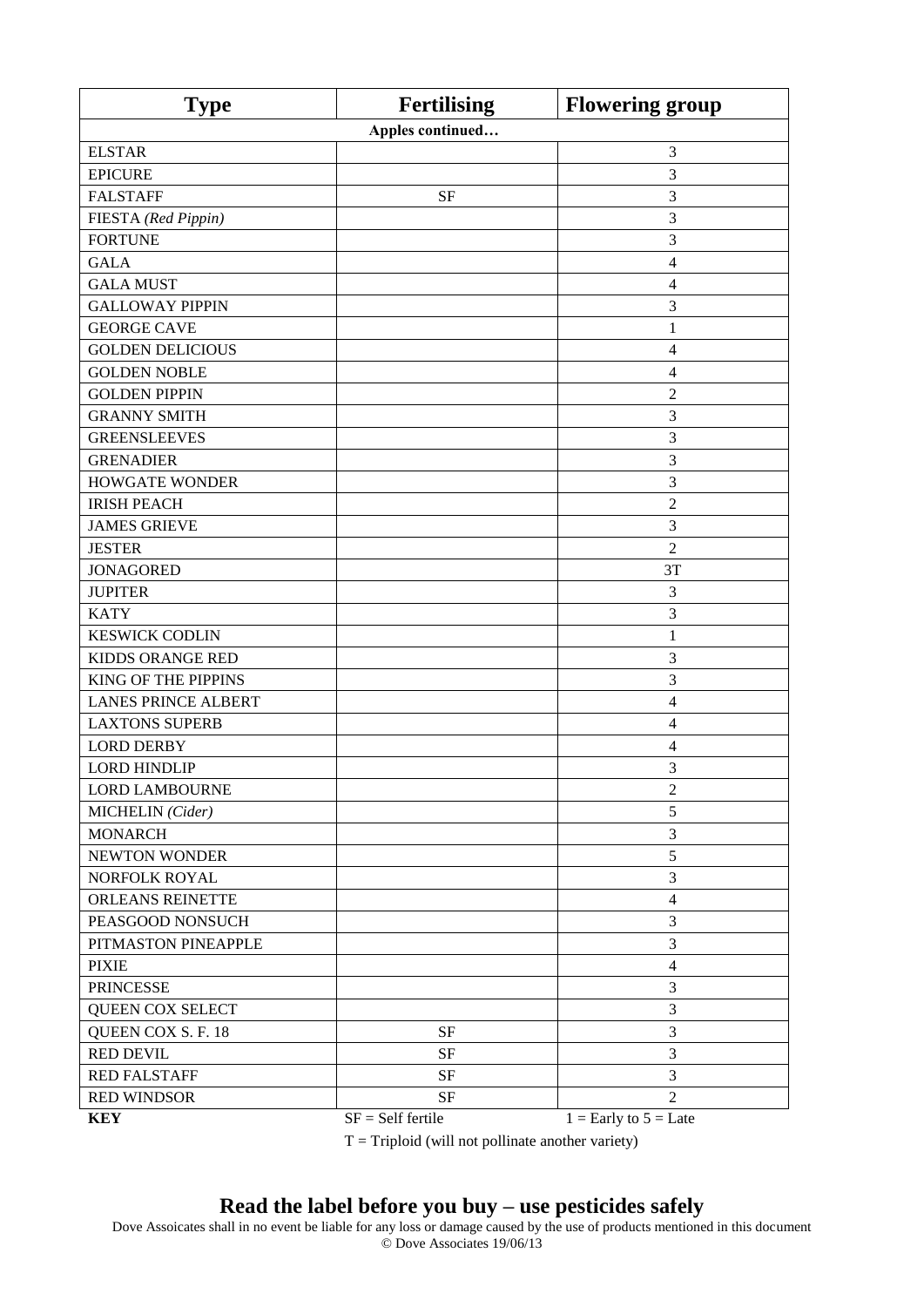| <b>Type</b>                 | <b>Fertilising</b>  | <b>Flowering group</b>    |
|-----------------------------|---------------------|---------------------------|
|                             | Apples continued    |                           |
| <b>REDSLEEVES</b>           |                     | 3                         |
| REV. W. WILKES              |                     | $\overline{2}$            |
| <b>RIBSTON PIPPIN</b>       |                     | $\overline{c}$            |
| <b>ROYAL GALA</b>           |                     | $\overline{4}$            |
| <b>RUBINETTE</b>            |                     | 2                         |
| <b>SATURN</b>               | <b>SF</b>           | 3                         |
| <b>SCOTCH DUMPLING</b>      |                     | 1                         |
| <b>SPARTAN</b>              |                     | 3                         |
| STIRLING CASTLE             |                     | 3                         |
| <b>STURMER PIPPIN</b>       |                     | 3                         |
| <b>SUNRISE</b>              |                     | 3                         |
| <b>SUNSET</b>               |                     | 3                         |
| <b>SUNTAN</b>               |                     | 4                         |
| <b>TOM PUTT</b>             |                     | 3                         |
| <b>TWENTY OUNCE</b>         |                     | $\overline{4}$            |
| TYDEMANS EARLY WORCESTER    |                     | 1                         |
| TYDEMANS LATE ORANGE        |                     | 3                         |
| <b>WARNERS KING</b>         |                     | $\boldsymbol{2}$          |
| <b>WHITE MELROSE</b>        |                     | 3                         |
| <b>WILLIAM CRUMP</b>        |                     | 3                         |
| <b>WINSTON</b>              |                     | 4                         |
| <b>WINTER GEM</b>           |                     | 3                         |
| <b>WORCESTER PEARMAIN</b>   |                     | 3                         |
| <b>WYKEN PIPPIN</b>         |                     | $\overline{2}$            |
| YELLOW INGESTRIE            |                     | 1                         |
|                             | <b>PEARS</b>        |                           |
| <b>BETH</b>                 |                     | 3                         |
| <b>BEURRE HARDY</b>         |                     | 4                         |
| <b>BLACK WORCESTER</b>      |                     | $\overline{4}$            |
| <b>BRANDY</b> (Perry)       |                     | $\overline{4}$            |
| <b>CATILLAC</b>             |                     | $\overline{4}$            |
| <b>CANNOCK</b>              |                     | 3                         |
| <b>CONCORDE</b>             | $\rm{SF}$           | $\overline{4}$            |
| <b>CONFERENCE</b>           | $\rm SF$            | 3                         |
| DOYENNE du COMICE           |                     | $\overline{4}$            |
| <b>DOYENNE D'ETE</b>        |                     | $\mathbf{1}$              |
| DR JULES GUYOT              |                     | $\sqrt{2}$                |
| <b>DURONDEAU</b>            |                     | $\mathfrak{Z}$            |
| <b>GLOU MORCEAU</b>         |                     | $\boldsymbol{2}$          |
| <b>GORHAM</b>               |                     | $\mathbf{1}$              |
| <b>IMPROVED FERTILITY</b>   |                     | 3                         |
| <b>JARGONELLE</b>           |                     | 1                         |
| <b>JOSEPHINE de MALINES</b> |                     | $\overline{4}$            |
| LOUISE BONNE OF JERSEY      |                     | $\overline{2}$            |
| <b>KEY</b>                  | $SF = Self$ fertile | $1 =$ Early to $5 =$ Late |
| <b>KEY</b>                  | $SF = Self$ fertile | $1 =$ Early to $5 =$ Late |

#### **Read the label before you buy – use pesticides safely**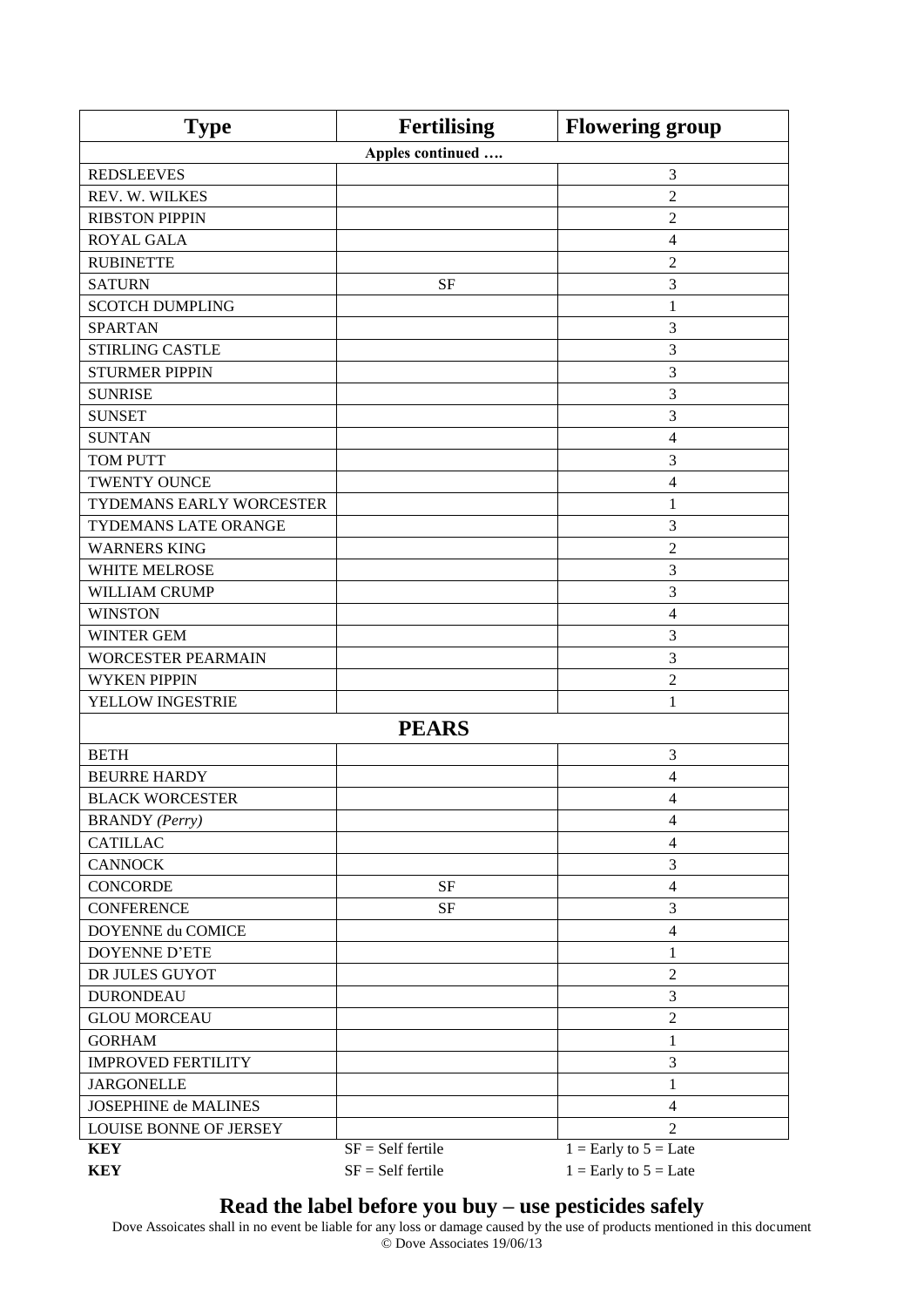| <b>Type</b>                 | <b>Fertilising</b> | <b>Flowering group</b> |
|-----------------------------|--------------------|------------------------|
|                             | Pears continued    |                        |
| <b>MERTON PRIDE</b>         |                    | $\mathfrak{Z}$         |
| <b>MOONGLOW</b>             |                    | 3                      |
| <b>ONWARD</b>               |                    | $\overline{4}$         |
| PACKHAMS TRIUMPH            |                    | $\mathfrak{Z}$         |
| <b>PARTRIDGE PEAR</b>       |                    | $\mathfrak{Z}$         |
| <b>ROBIN</b>                |                    | 3                      |
| <b>SENSATION</b>            |                    | 3                      |
| THORN (Perry)               |                    | $\overline{4}$         |
| <b>WILLIAMS</b>             |                    | $\mathfrak{Z}$         |
| <b>WINTER NELIS</b>         |                    | $\overline{4}$         |
|                             | <b>QUINCE</b>      |                        |
| <b>MEECHES PROLIFIC</b>     | <b>SF</b>          |                        |
| <b>VRANJA</b>               | <b>SF</b>          |                        |
|                             | <b>MEDLARS</b>     |                        |
| <b>NOTTINGHAM</b>           | <b>SF</b>          |                        |
|                             | <b>ASIAN PEARS</b> |                        |
| <b>CHOJURO</b>              |                    |                        |
| <b>SHINSEIKI</b>            | <b>SF</b>          |                        |
| $20^{TH}$ CENTURY           |                    |                        |
|                             | <b>PLUMS</b>       |                        |
| <b>AVALON</b>               |                    | $\sqrt{2}$             |
| <b>BLUE TIT</b>             | <b>SF</b>          | $\overline{c}$         |
| <b>BELLE de LOUVAIN</b>     | <b>SF</b>          | 3                      |
| <b>CHERRY PLUM</b>          | <b>SF</b>          | $\mathbf{1}$           |
| <b>CZAR</b>                 | <b>SF</b>          | 3                      |
| <b>EARLY LAXTON</b>         |                    | 3                      |
| <b>EDDA</b>                 |                    | $\boldsymbol{2}$       |
| <b>EXCALIBUR</b>            |                    | $\overline{c}$         |
| <b>GROVES LATE VICTORIA</b> | $\rm{SF}$          | $\mathfrak{Z}$         |
| <b>HERMAN</b>               | $\rm{SF}$          | $\sqrt{2}$             |
| <b>JUBILEUM</b>             | SF                 | $\mathfrak{Z}$         |
| <b>KIRKES BLUE</b>          |                    | $\mathfrak{Z}$         |
| <b>LANGLEY BULLACE</b>      | $\rm{SF}$          | $\mathfrak{Z}$         |
| <b>MANNS No.1</b>           | $\rm{SF}$          | $\mathfrak{Z}$         |
| MARJORIES SEEDLING          | $\rm{SF}$          | 5                      |
| <b>OPAL</b>                 | $\rm{SF}$          | 3                      |
| PURPLE PERSHORE             |                    | $\mathfrak{Z}$         |
| <b>PRESIDENT</b>            |                    | $\overline{4}$         |
| <b>REEVES</b>               |                    | 3                      |
| RIVERS EARLY PROLIFIC       | $\rm SF$           | $\overline{2}$         |
| <b>SWAN</b>                 |                    | $\mathfrak{Z}$         |

**KEY** SF = Self fertile  $1 =$  Early to  $5 =$  Late

## **Read the label before you buy – use pesticides safely**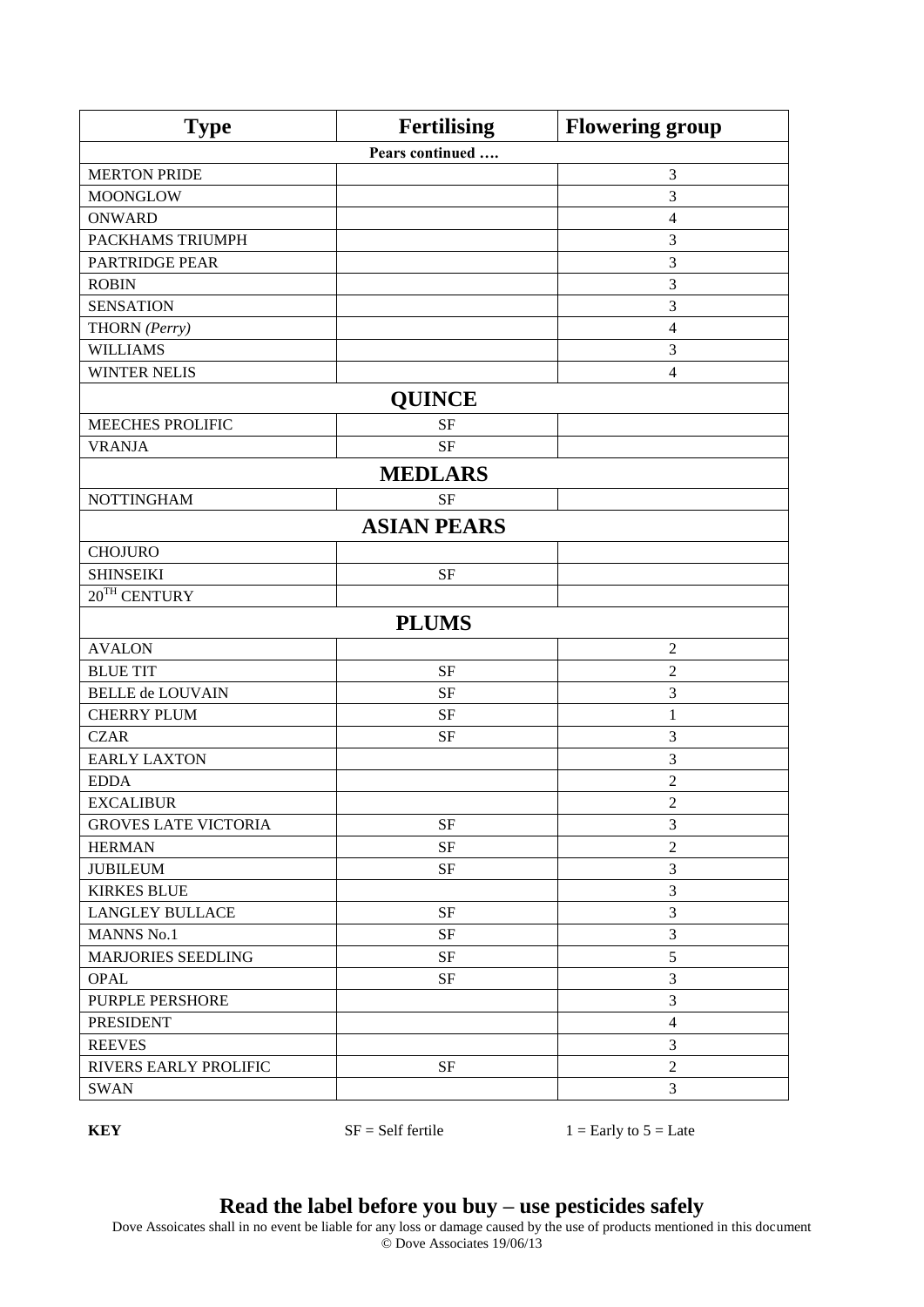| Plums continued<br><b>VALOR</b><br>$\overline{4}$<br><b>SF</b><br>3<br><b>VICTORIA</b><br>3<br><b>VIOLETTA</b><br><b>SF</b><br>YELLOW PERSHORE<br><b>SF</b><br>$\overline{2}$<br><b>GAGES</b><br><b>CAMBRIDGE</b><br><b>SF</b><br>$\mathfrak{Z}$<br>$\sqrt{2}$<br><b>COES GOLDEN DROP</b><br><b>SF</b><br>$\overline{2}$<br><b>DENNISTONS SUPERB</b><br><b>SF</b><br><b>EARLY TRANSPARENT</b><br><b>SF</b><br>$\mathfrak{Z}$<br><b>JEFFESON</b><br>$\mathbf{1}$<br><b>OLD GREENGAGE</b><br><b>SF</b><br>3<br><b>OULLINS GOLDEN</b><br><b>SF</b><br>$\overline{4}$<br>3<br>WILLINGHAM<br><b>SF</b><br><b>DAMSONS</b><br><b>MERRY WEATHER</b><br><b>SF</b><br>3<br>3<br><b>SHROPSHIRE PRUNE</b><br><b>SF</b><br><b>CHERRIES</b><br>Sunburst<br><b>BRADBOURNE BLACK</b><br><b>CELESTE</b><br><b>SF</b><br><b>COLNEY</b><br>Stella, Sunburst<br><b>EARLY RIVERS</b><br>Merton Glory, Stella<br><b>GOVERNOR WOOD</b><br><b>HERTFORD</b><br>Lapins, Stella<br><b>SF</b><br>LAPINS 'Cherokee' |
|----------------------------------------------------------------------------------------------------------------------------------------------------------------------------------------------------------------------------------------------------------------------------------------------------------------------------------------------------------------------------------------------------------------------------------------------------------------------------------------------------------------------------------------------------------------------------------------------------------------------------------------------------------------------------------------------------------------------------------------------------------------------------------------------------------------------------------------------------------------------------------------------------------------------------------------------------------------------------------------|
|                                                                                                                                                                                                                                                                                                                                                                                                                                                                                                                                                                                                                                                                                                                                                                                                                                                                                                                                                                                        |
|                                                                                                                                                                                                                                                                                                                                                                                                                                                                                                                                                                                                                                                                                                                                                                                                                                                                                                                                                                                        |
|                                                                                                                                                                                                                                                                                                                                                                                                                                                                                                                                                                                                                                                                                                                                                                                                                                                                                                                                                                                        |
|                                                                                                                                                                                                                                                                                                                                                                                                                                                                                                                                                                                                                                                                                                                                                                                                                                                                                                                                                                                        |
|                                                                                                                                                                                                                                                                                                                                                                                                                                                                                                                                                                                                                                                                                                                                                                                                                                                                                                                                                                                        |
|                                                                                                                                                                                                                                                                                                                                                                                                                                                                                                                                                                                                                                                                                                                                                                                                                                                                                                                                                                                        |
|                                                                                                                                                                                                                                                                                                                                                                                                                                                                                                                                                                                                                                                                                                                                                                                                                                                                                                                                                                                        |
|                                                                                                                                                                                                                                                                                                                                                                                                                                                                                                                                                                                                                                                                                                                                                                                                                                                                                                                                                                                        |
|                                                                                                                                                                                                                                                                                                                                                                                                                                                                                                                                                                                                                                                                                                                                                                                                                                                                                                                                                                                        |
|                                                                                                                                                                                                                                                                                                                                                                                                                                                                                                                                                                                                                                                                                                                                                                                                                                                                                                                                                                                        |
|                                                                                                                                                                                                                                                                                                                                                                                                                                                                                                                                                                                                                                                                                                                                                                                                                                                                                                                                                                                        |
|                                                                                                                                                                                                                                                                                                                                                                                                                                                                                                                                                                                                                                                                                                                                                                                                                                                                                                                                                                                        |
|                                                                                                                                                                                                                                                                                                                                                                                                                                                                                                                                                                                                                                                                                                                                                                                                                                                                                                                                                                                        |
|                                                                                                                                                                                                                                                                                                                                                                                                                                                                                                                                                                                                                                                                                                                                                                                                                                                                                                                                                                                        |
|                                                                                                                                                                                                                                                                                                                                                                                                                                                                                                                                                                                                                                                                                                                                                                                                                                                                                                                                                                                        |
|                                                                                                                                                                                                                                                                                                                                                                                                                                                                                                                                                                                                                                                                                                                                                                                                                                                                                                                                                                                        |
|                                                                                                                                                                                                                                                                                                                                                                                                                                                                                                                                                                                                                                                                                                                                                                                                                                                                                                                                                                                        |
|                                                                                                                                                                                                                                                                                                                                                                                                                                                                                                                                                                                                                                                                                                                                                                                                                                                                                                                                                                                        |
|                                                                                                                                                                                                                                                                                                                                                                                                                                                                                                                                                                                                                                                                                                                                                                                                                                                                                                                                                                                        |
|                                                                                                                                                                                                                                                                                                                                                                                                                                                                                                                                                                                                                                                                                                                                                                                                                                                                                                                                                                                        |
|                                                                                                                                                                                                                                                                                                                                                                                                                                                                                                                                                                                                                                                                                                                                                                                                                                                                                                                                                                                        |
|                                                                                                                                                                                                                                                                                                                                                                                                                                                                                                                                                                                                                                                                                                                                                                                                                                                                                                                                                                                        |
|                                                                                                                                                                                                                                                                                                                                                                                                                                                                                                                                                                                                                                                                                                                                                                                                                                                                                                                                                                                        |
|                                                                                                                                                                                                                                                                                                                                                                                                                                                                                                                                                                                                                                                                                                                                                                                                                                                                                                                                                                                        |
|                                                                                                                                                                                                                                                                                                                                                                                                                                                                                                                                                                                                                                                                                                                                                                                                                                                                                                                                                                                        |
| <b>MERCHANT</b><br>Lapins, Vega                                                                                                                                                                                                                                                                                                                                                                                                                                                                                                                                                                                                                                                                                                                                                                                                                                                                                                                                                        |
| Stella, Sunburst<br><b>MERTON GLORY</b>                                                                                                                                                                                                                                                                                                                                                                                                                                                                                                                                                                                                                                                                                                                                                                                                                                                                                                                                                |
| <b>MORELLO</b><br><b>SF</b>                                                                                                                                                                                                                                                                                                                                                                                                                                                                                                                                                                                                                                                                                                                                                                                                                                                                                                                                                            |
| <b>NABELLA</b><br><b>SF</b>                                                                                                                                                                                                                                                                                                                                                                                                                                                                                                                                                                                                                                                                                                                                                                                                                                                                                                                                                            |
| Stella, Sunburst<br>NAPOLEON BIGARREAU                                                                                                                                                                                                                                                                                                                                                                                                                                                                                                                                                                                                                                                                                                                                                                                                                                                                                                                                                 |
| Colney, Merton Glory, Early<br>NOIR de GUBEN                                                                                                                                                                                                                                                                                                                                                                                                                                                                                                                                                                                                                                                                                                                                                                                                                                                                                                                                           |
| <b>REGINA</b><br>Sylvia                                                                                                                                                                                                                                                                                                                                                                                                                                                                                                                                                                                                                                                                                                                                                                                                                                                                                                                                                                |
| Stella, Sunburst<br>ROUNDEL HEART                                                                                                                                                                                                                                                                                                                                                                                                                                                                                                                                                                                                                                                                                                                                                                                                                                                                                                                                                      |
| <b>SASHA</b><br>Hertford, Lapins, Stella                                                                                                                                                                                                                                                                                                                                                                                                                                                                                                                                                                                                                                                                                                                                                                                                                                                                                                                                               |
| <b>STELLA</b><br><b>SF</b>                                                                                                                                                                                                                                                                                                                                                                                                                                                                                                                                                                                                                                                                                                                                                                                                                                                                                                                                                             |
| <b>SUMMER SUN</b><br><b>SF</b>                                                                                                                                                                                                                                                                                                                                                                                                                                                                                                                                                                                                                                                                                                                                                                                                                                                                                                                                                         |
| <b>SUNBURST</b><br>$\rm{SF}$                                                                                                                                                                                                                                                                                                                                                                                                                                                                                                                                                                                                                                                                                                                                                                                                                                                                                                                                                           |
| <b>SYLVIA</b><br>Celeste, Regina                                                                                                                                                                                                                                                                                                                                                                                                                                                                                                                                                                                                                                                                                                                                                                                                                                                                                                                                                       |
| <b>VEGA</b><br>Lapins, Stella                                                                                                                                                                                                                                                                                                                                                                                                                                                                                                                                                                                                                                                                                                                                                                                                                                                                                                                                                          |
| <b>PEACHES</b>                                                                                                                                                                                                                                                                                                                                                                                                                                                                                                                                                                                                                                                                                                                                                                                                                                                                                                                                                                         |
| <b>AMSDEN JUNE</b><br><b>SF</b>                                                                                                                                                                                                                                                                                                                                                                                                                                                                                                                                                                                                                                                                                                                                                                                                                                                                                                                                                        |
| <b>BELLEGARDE</b><br>$\rm{SF}$                                                                                                                                                                                                                                                                                                                                                                                                                                                                                                                                                                                                                                                                                                                                                                                                                                                                                                                                                         |
| <b>DUKE OF YORK</b><br>$\rm{SF}$                                                                                                                                                                                                                                                                                                                                                                                                                                                                                                                                                                                                                                                                                                                                                                                                                                                                                                                                                       |
| <b>EARLY RIVERS</b><br>$\rm{SF}$                                                                                                                                                                                                                                                                                                                                                                                                                                                                                                                                                                                                                                                                                                                                                                                                                                                                                                                                                       |

**KEY** SF = Self fertile  $1 =$  Early to  $5 =$  Late

#### **Read the label before you buy – use pesticides safely**